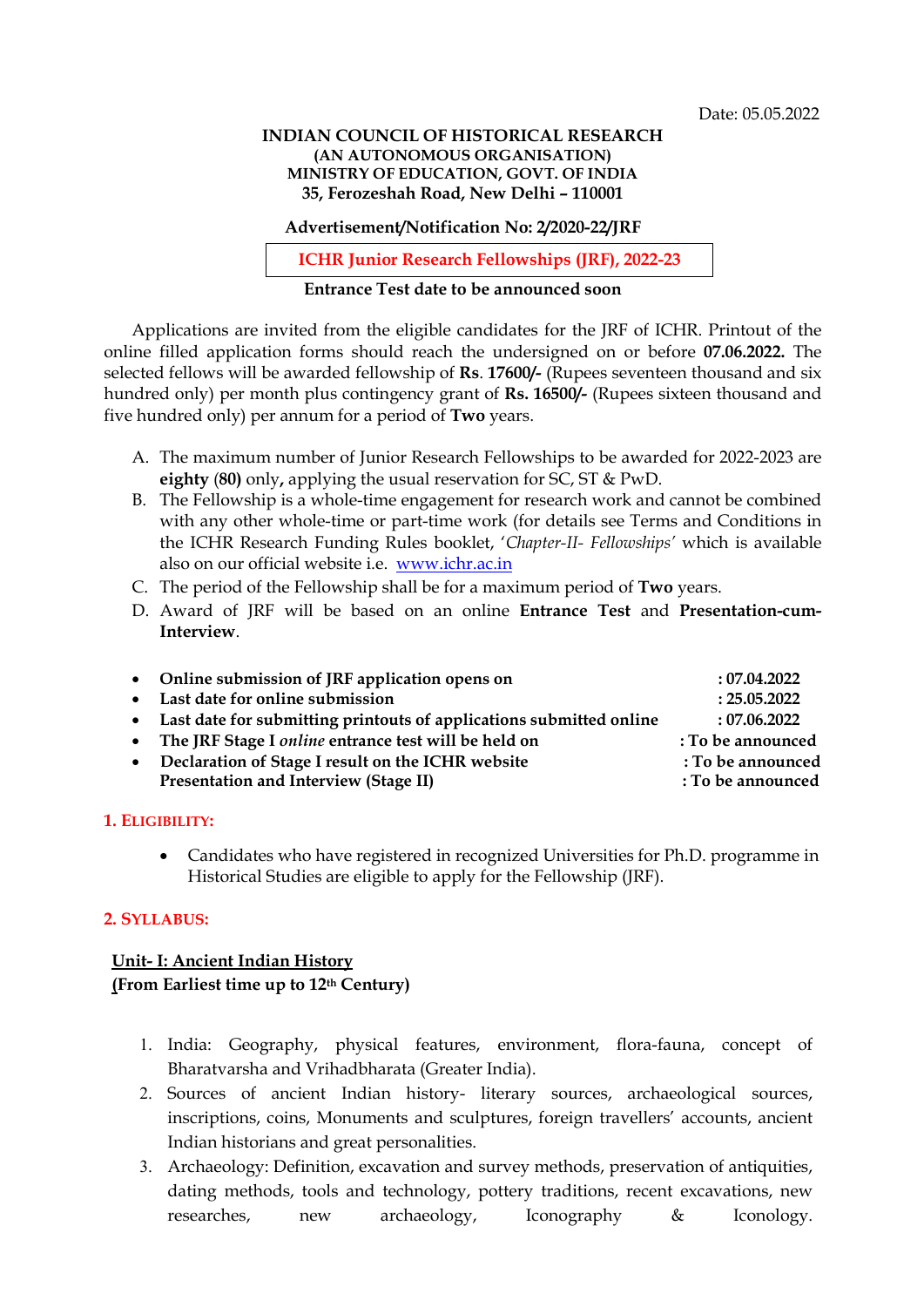- 4. Pre-history of India: Origin and evolution of human being, Palaeolithic, Mesolithic, Neolithic Age.
- 5. Chalcolithic culture: Ahara, Kayatha, Malwa, Jorwe.
- 6. Saraswati-Indus civilization: Origin, urbanization, extent and decline, dating, economy, society, script, town planning, art and architecture and religion.
- 7. Megalithic age: Origin, extent, Potteries, Social life; Iron in India.
- 8. Vedic culture: Literature, political, economic and social life, religion and philosophy.
- 9. Shramana Traditions: Bauddha, Jaina, Ajivaka, Tapas and Gairika- literature, origin and evolution, religious and social life, art and architecture.
- 10. Political and cultural history of North India: Second urbanization in India ( $6<sup>th</sup>$  Century BC), Mahajanapadas and Ganarajyas, rise of Magadha, Haryankas, Shishunagas, Nandas, Mauryan Empire, Shungas-Kanvas, Andhra-Satavahanas, Chedis, Indo-Greeks, Shaka-Kshatrapas, Pahlavas, Kushanas, Vakataka Dynasty, Gupta empire, Toramana Huna, Yashodharma of Malwa, Maitrakas, Maukharis of Kannauja, Later Guptas of Malwa, Vardhan Dynasty, Varmanas of Kamrupa, Dynasties of Kashmir, Palas, Senas, Gurjara-Pratiharas, Gahadavalas, Chahamanas, Parmaras, Chandelas, Kalchuri of Tripuri and Solanki Dynasty (Chaulukyas).
- 11. Political and cultural history of South India: Sangam Period, Chalukya, Rashtrakutas, Pallavas, Gangas, Kadambas, Chola Dynasty, Cheras Pandyas and Yadavas.
- 12. Social, religious, economic and cultural history of ancient India.
- 13. Art, architecture, scripts, science and technology in ancient India.
- 14. Expansion of Bharatiya culture: with special reference to Asia.
- 15. Research Methodology, research aptitude and computer applications.

## Unit- II: Medieval Indian History

- 1. Sources of Medieval Indian History: Literary Sources- Persian, Sanskrit, Regional Languages & Foreign Travellers' Accounts; Archaeological Sources- Archaeological, Epigraphic & Numismatic; and Historiographical developments.
- 2. Historical Geography of Medieval India.
- 3. Indian resistance against Arab and Turkish Invasions (712-1192 AD).
- 4. The Ahom Kingdom
- 5. Delhi Sultanate Polity, Society, Economy, Religion, Art, Architecture, Science & Technology.
- 6. Regional Powers ― Gujarat, Jaunpur and Bengal.
- 7. Kakatiyas; Hoyaslas; Yadavas; Cholas and Pandyas ― Polity, Society, Economy, Religion, Art, Architecture, Science & Technology.
- 8. Vijayanagara Empire Polity, Society, Economy, Religion, Art, Architecture, Science & Technology; and Nayakas.
- 9. The Bahamani and Deccan Sultanates (Bijapur, Golkonda, Bidar, Berar and Ahmadnagar) – Rise, Expansion and Decline; the Gond Kingdom.
- 10. Mughal Rule ― Polity, Administration, Economy, Visual and Performing Art, Architecture and Literature, Society and Education; Sher Shah Sur — Innovations & Administrative Reforms.
- 11. Rise of the Marathas & the foundation of Swaraj by Chhatrapati Shivaji, expansion of Maratha Power, Maratha Administration.
- 12. Rural Society & Economy, Peasantry, Agricultural Productions & Cottage Industries.
- 13. Urban Economy: Trade, Commerce, Craft, Merchants & Banking Systems.
- 14. Development of Literature, Music, Art, Architecture, Education and Science & Technology.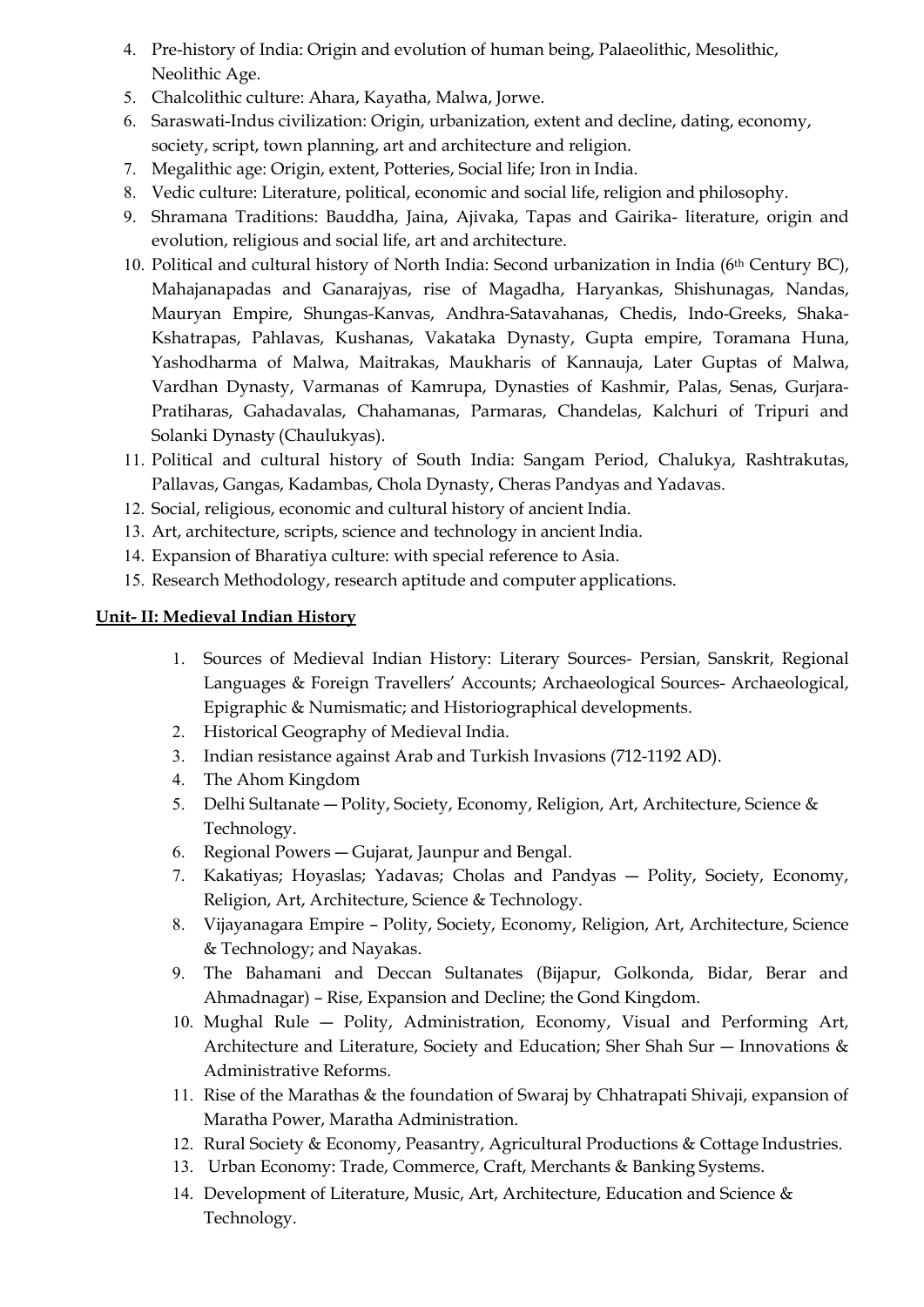- 15. Consciousness ― Religio-Philosophical movements Dvaita, Advaita, Visishtadvaita, Suddhadvaita; Bhakti, Sufi and Sikh.
- 16. Hindu Resistance to Muslim Domination with special reference to Rajputs, Marathas, Jats, Bundelas & Sikhs.
- 17. Research Methodology, research aptitude and computer applications.

# Unit-III: Modern Indian History:

- 1. Sources of Modern Indian History and Historiographical developments.
- 2. Advent of European Powers in India: Cultural and economic bases of colonialism.
- 3. East India Company & Consolidation of the British power.
- 4. Institutional Changes during the colonial times (Revenue; Education: Idea, content and vision; Judiciary; Army; Bureaucracy; Police).
- 5. Resistance with special reference to Peasants & Tribal Protests during the company and the British Raj.
- 6. The first was of Independence 1857: its impact and geographical extent.
- 7. Socio-Religious reform movements: Reforms breaking away from the traditions and reforms in defence of the traditions.
- 8. Shift of Mercantilism to capitalism and Rise of Swadeshi.
- 9. Concept of Nation and Nationalism in India and its new features in later 19th Century.
- 10. Nationalist activities 1858-1920, (i) Revolutionary movement in India and abroad. (ii) Constitutional agitation by Indian National Congress and the Swadeshi Movement, Reactions to colonial milieu: Tilak's idea of 'Swaraj' and Sri Aurobindo's Political Philosophy, Early Gandhian Movements.
- 11. Nationalist Activities 1920-1947
	- (i) Gandhian Movements
	- (ii) Revolutionary activities in India and abroad.
	- (iii) Peasants, tribal and trade Union Movements.
	- (iv) Political philosophy of the communists in context to the Indian National Movement.
	- (v) Fallout with the congress and Netaji Subhash Chandra Bose, INA and the impact of the trial of INA on Indian National Movement.
- 12. Philosophy and vision of Periyar, Narayan Guru, Rabindra Nath Tagore, Gopal Krishna Gokhale, Madan Mohan Malaviya, Dr. B.R. Ambedkar, Vinayak Damodar Savarkar, Sir Saiyyad Ahmad Khan, Hanuman Prasad Poddar, Subramania Bharati, Acharya Vinoba Bhave, Manabendra Nath Roy, CB Ramaswami Aiyyar.
- 13. Contribution of Women in the Indian National Movement.
- 14. Research Methodology, research aptitude and computer applications.

## 3. EXAMINATION FORMAT:

The examination will be conducted in 02 Stages.

## STAGE I:

- a) Stage I will consist of 100 *online* Objective type questions. Each question will carry 01 mark (Total 100 marks).
- b) There will be no negative marking.
- c) The candidate has to choose his/her area of specialisation (Ancient/ Medieval/ Modern India) at the time of filling online JRF application form. All the questions in the question paper will be based on the area of specialisation opted by the candidate in the application form.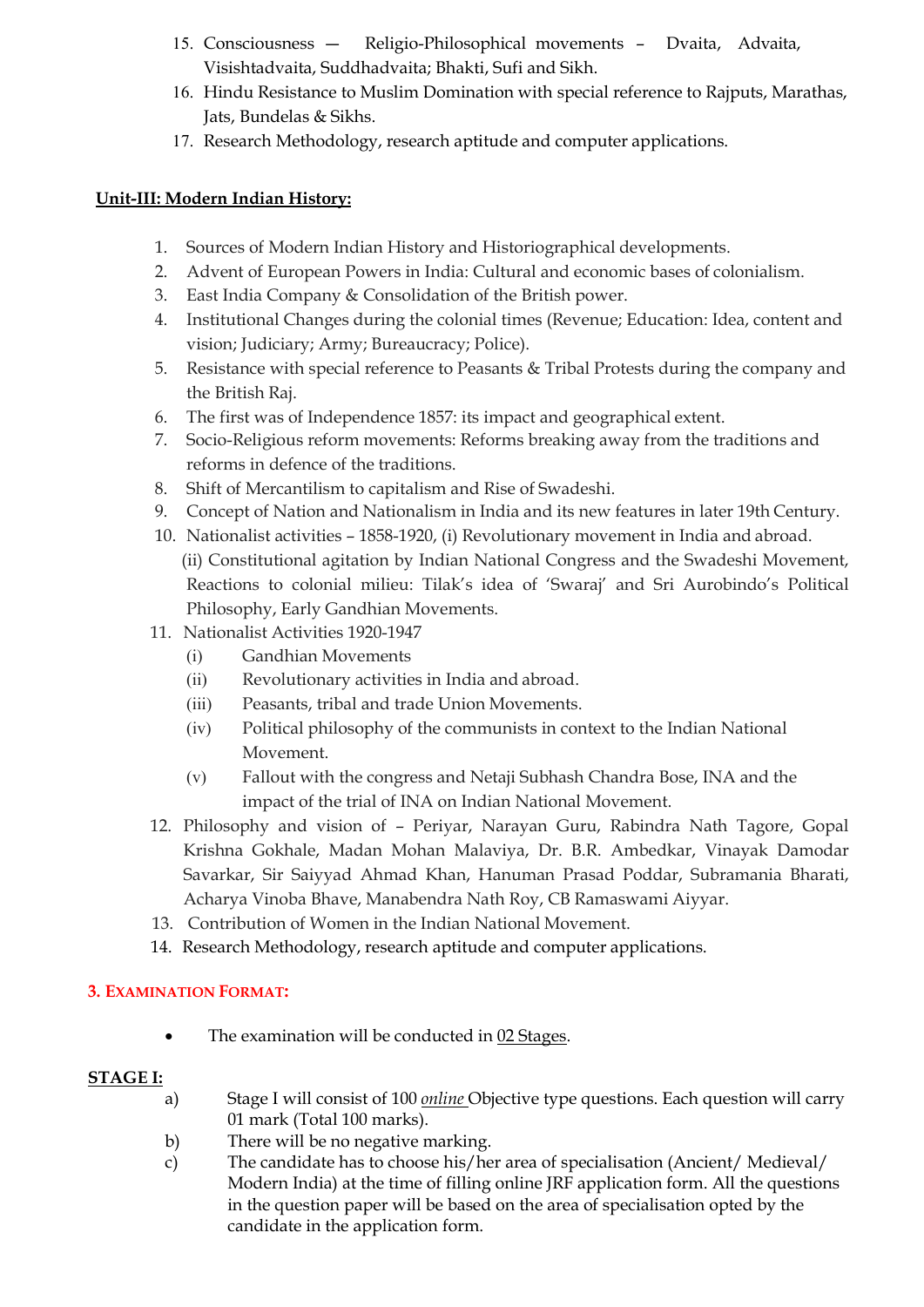### STAGE II:

- a) The candidates shortlisted on the basis of merit of Stage I examination will be called for the Presentation and Interview.
- b) Each shortlisted candidate will make a Presentation based on his/her registered PhD research topic (8-10 minutes, preferably PowerPoint) followed by an interview.
- c) Presentation and Interview will carry a maximum of 60 marks.
- d) All shortlisted candidates should bring their Hall Tickets issued for Stage I entrance exam while coming for the Presentation and Interview.

#### AWARD OF FELLOWSHIP:

Merit will be drawn on the basis of aggregate marks of Stage I and II, that is,  $100 + 60 = 180$ (total marks).

#### 4. EXAMINATION CENTRES:

- a) The Stage I examination will be held at following centres of ICHR:
	- i. New Delhi
	- ii. Bengaluru
	- iii. Guwahati
	- iv. Pune
- b) The Stage II (Presentation and Interview) will be conducted at the ICHR, Headquarters, Delhi only.

## 3. HOW TO APPLY:

- Eligible and interested scholars may apply on-line through the ICHR website (www.ichr.ac.in)
- Hard copy of the application generated after filling of online application [with auto generated number] duly signed and along with the requisite documents should be submitted.
- The applicant should attach self attested copies of the certificates of educational qualifications, date of birth, experience and signed copy of check list etc., and send by post to the following address:

Member Secretary Indian Council of Historical Research No. 35 Ferozeshah Road New Delhi –110001.

- An application fee (non-refundable) of Rs. 500/- (Rupees two hundred only) shall be paid online through the application portal at the time of filling up the form (candidates belonging to SC/ST/Persons with Disability (PwD) category are exempted from payment of the fee).
- Submission of application both online and printout of the same along with computer generated unique ID number is mandatory. Hard copies of applications without unique Id. Number will not be accepted.